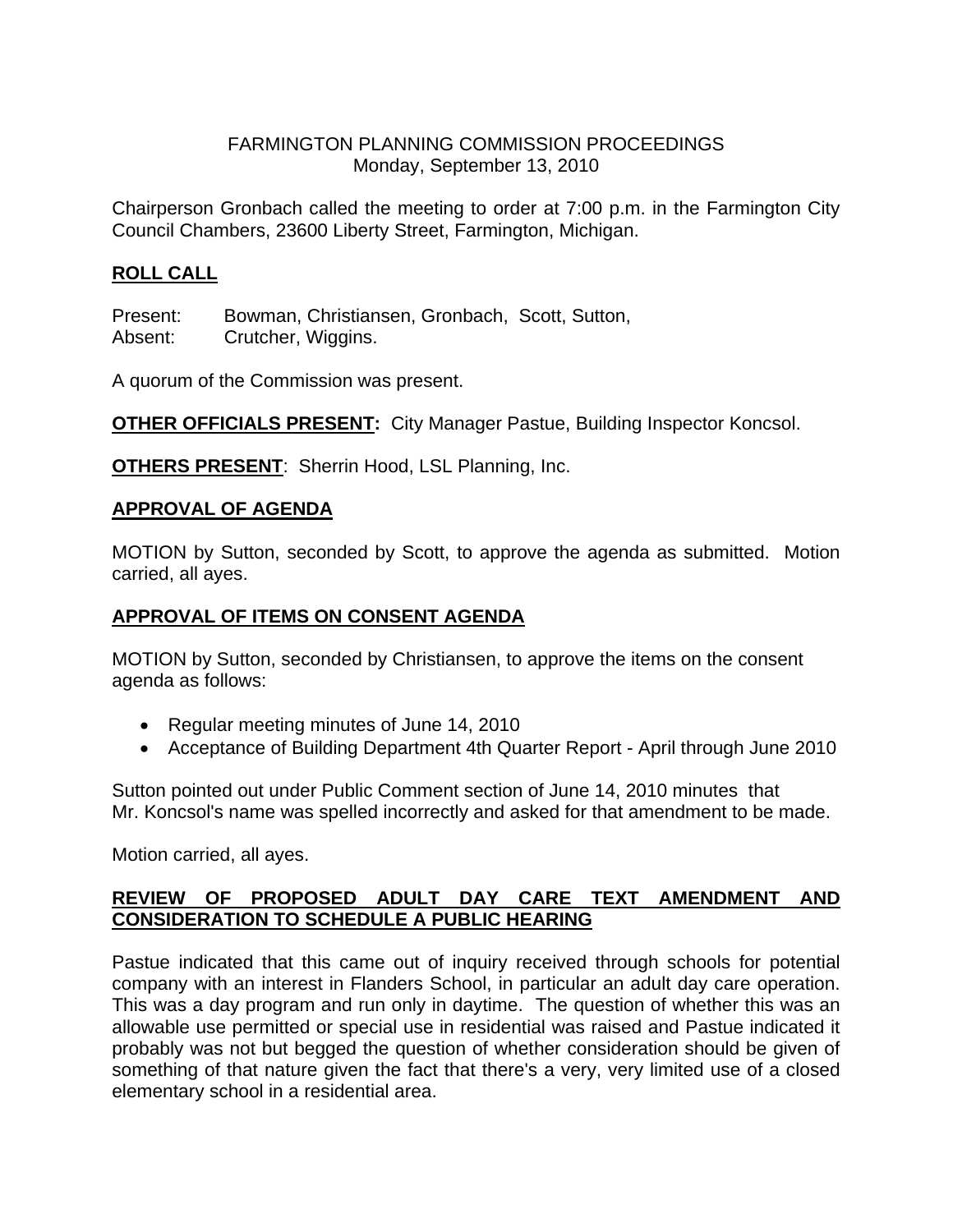City of Farmington Planning Commission Minutes of September 13, 2010

Page 2

He indicated discussion was held with Sherrin Hood, John Koncsol, Kevin Gushman, and the city attorney and they felt there may be some appropriateness associated with considering some sort of adult day care type use.

Ms. Hood indicated that it's a pretty simple amendment, adult day care uses in residential districts are addressed by saying they're allowed as an accessory to anything over and above a residential day care home, is considered a special land use as an accessory to a church or a school that might already be in that residential district and indicated reuse would not be an accessory to any institutional use but its own use.

### **CONCERNS**

- Insuring day care use and not social club/senior center
- No providing over and above medical services
- Number of care providers/staff ratio

Gronbach inquired if office use were proposed for a former school facility would it be under special land use and Pastue responded that it has not been allowed in residential zoning.

Pastue further indicated that all uses are pretty much defined on sheet provided with table and type of uses.

Christiansen explained that use variances are pretty tough to substantiate and a hard challenge.

Hood explained that under a variance it could be conditioned by the DDA and agreed that the provisions are not simple but there is reason that is in the law as the need has been seen in certain cases.

Sutton reiterated that bottom line to Commission Gronbach's statement is office use is not permitted in residential, not permitted as special land use, it's just not permitted. She indicated favoring the idea that was presented, that it is closest thing to school as you can get but expressed concern over issue of employee/client ratio and language in Footnote 5 (a), "adult and child care uses" should be adult day care use, not adult so there's no confusion and asked for clarification to be included.

Further discussion was held with regard to parking and other issues and it was agreed that paragraph (c) would be excluded.

Christiansen inquired if it was Hood's position to parallel adult day care similar to child day care per se, and the requirements by the state and Hood responded in the affirmative.

Further discussion was ongoing as to concerns on issue.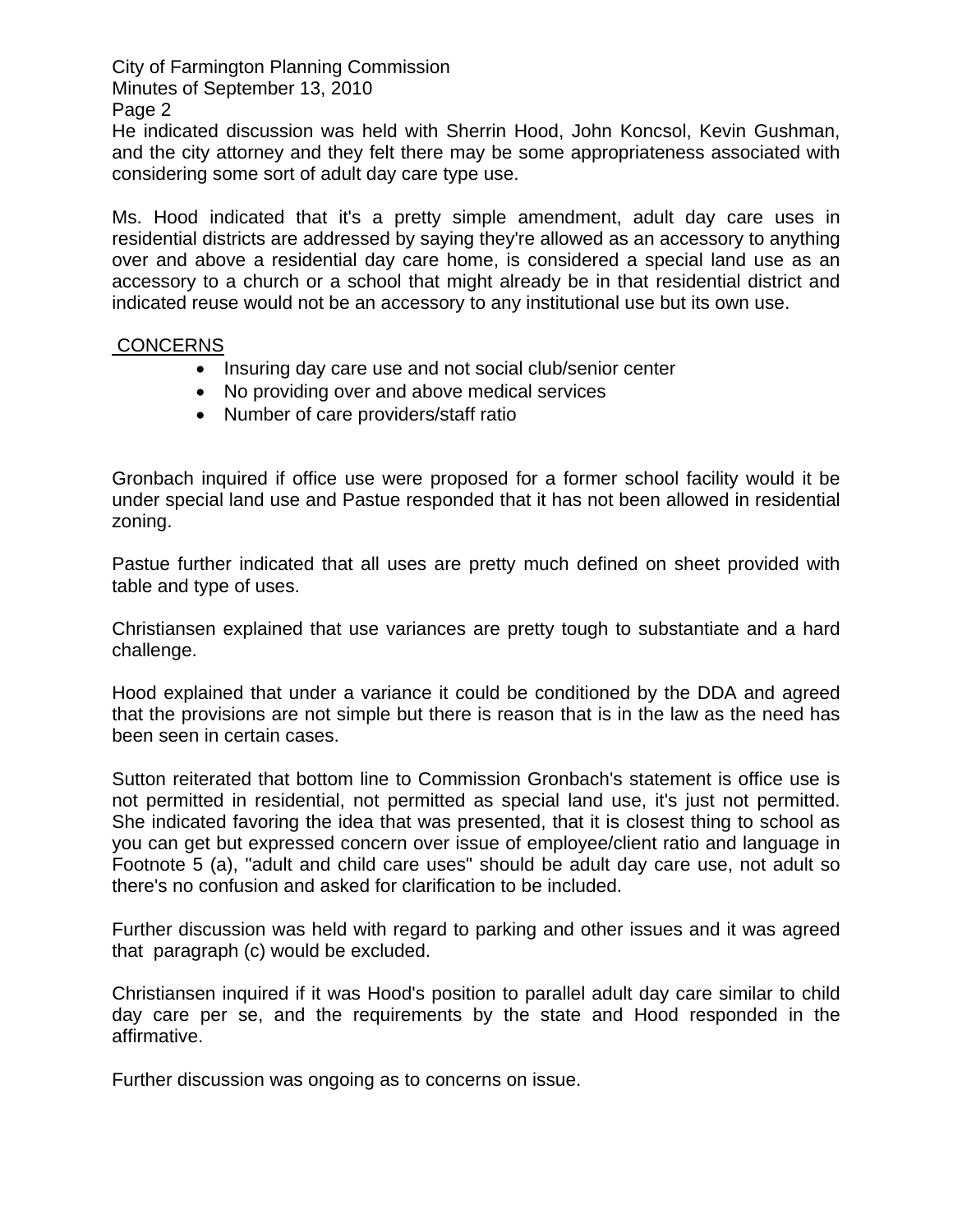City of Farmington Planning Commission Minutes of September 13, 2010

Page 3

Pastue summarized discussion by indicating that paragraph (c) would be excluded dealing with employee/parking ratio and add another line dealing with 1 to 6 as a permitted use and that public hearing can be scheduled. He also asked Planning Commission to look at land uses for that specific site as it is unlikely it would return to its use as elementary school.

Hood indicated Master Plan provides a lot more support for any decision that might be made in future.

Scott indicated that planning ahead with a vision of what these properties could be would be a good thing for the Planning Commission to give thought to.

Further discussion was held on topic.

MOTION by Sutton, seconded by Christiansen to schedule a public hearing on review of Proposed Adult Day Care for the next available time slot.

All ayes, motion carried unanimously.

### **UPDATE AND DISCUSSION FROM JUNE 2010 MEETING WITH DOWNTOWN DEVELOPMENT AUTHORITY**

Pastue indicated that Planning Commission met with members of DDA at June meeting and talked about different things such as sidewalk vendors and contemplating downtown signage and sidewalk management within downtown area.

Administratively speaking it was felt that a stronger approach should be taken regarding regulations concerning sidewalk usage, i.e. vendors, sandwich board signs, plantings, compatibility with streetscape, promote commerce.

Hood then gave a brief power point presentation on the do's and don'ts of what the City and the DDA considers appropriate for the downtown area. Discussion followed during and after presentation on concerns of vendors, their effect on downtown businesses, licensing and background checks.

Sutton cited city of Holland and that Thursdays are open to street artists there and that she would look into it further.

Pastue indicated that the city attorney wants to run permitting through Planning Commission as to what's allowed through Central Business District.

Sutton inquired if sidewalk regulating would be handled administratively only and Pastue responded in the affirmative.

Pastue also stated that permits may be rescinded if there are violations in compliance.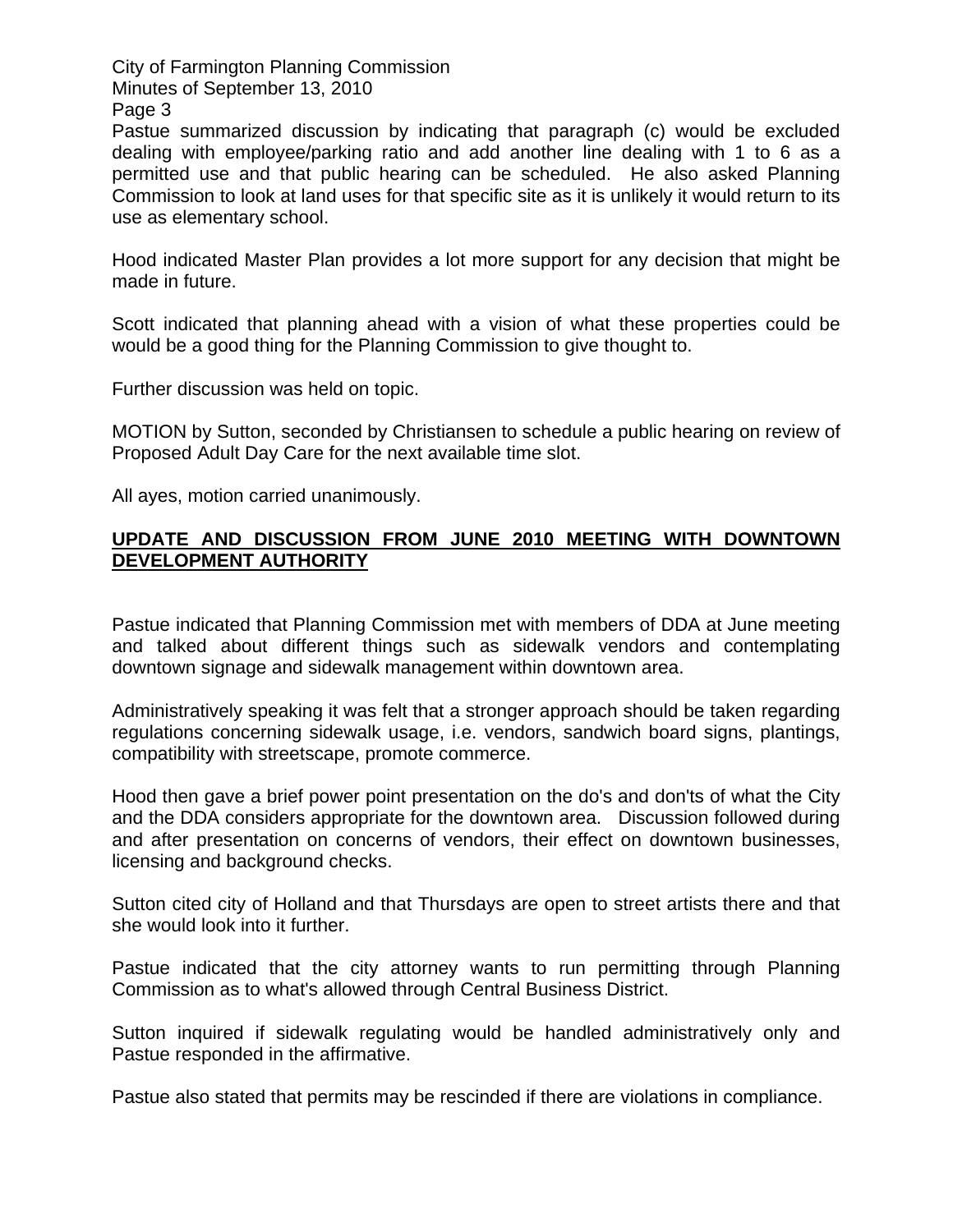City of Farmington Planning Commission Minutes of September 13, 2010 Page 4 Scott indicated that store owners should be apprised of sign requirements so as not to offend them and give them direction as to criteria.

Hood indicated that hopefully reformatting of the zoning ordinance would be done in the future and put on website so if somebody in downtown area is looking at zoning for Central Business District, there would be design guidelines links and permit application for vendor or signage all in one place to make it more user friendly.

Greg Cowley indicated that the DDA has a sign program to help pay for cost of signage and are looking at ways to make that more known.

He addressed the issue of street vendors and his concern that there be some sort of control over independent street vendors just showing up and would like to see some sort of ordinance covering same and suggested an "incubation" period where they be allowed to test drive at a specified DDA sponsored event and indicated a strong need for rules and regulations for vendors.

Pastue responded in the negative to Gronbach's inquiry that as it stands now a vendor can not just come in and start doing business and he further stated that it is run through DDA.

Mayor Buck also expressed concern over vendors and competition they pose to businesses but commented that he did like the idea that Sutton presented as to Holland's practices and Sutton indicated she would further explore that.

### **PUBLIC COMMENT**

Gronbach commented that public comments were already put forth in discussion on the prior topic.

#### **COMMISSIONS COMMENTS AND ANNOUNCEMENTS**

Sutton inquired as to status of adult business amendment and if it had gone into effect and Pastue responded in the affirmative.

#### **ADJOURNMENT**

MOTION by Sutton, seconded by Bowman, to adjourn the meeting. Motion carried, all ayes.

The meeting adjourned at 8:40 p.m.